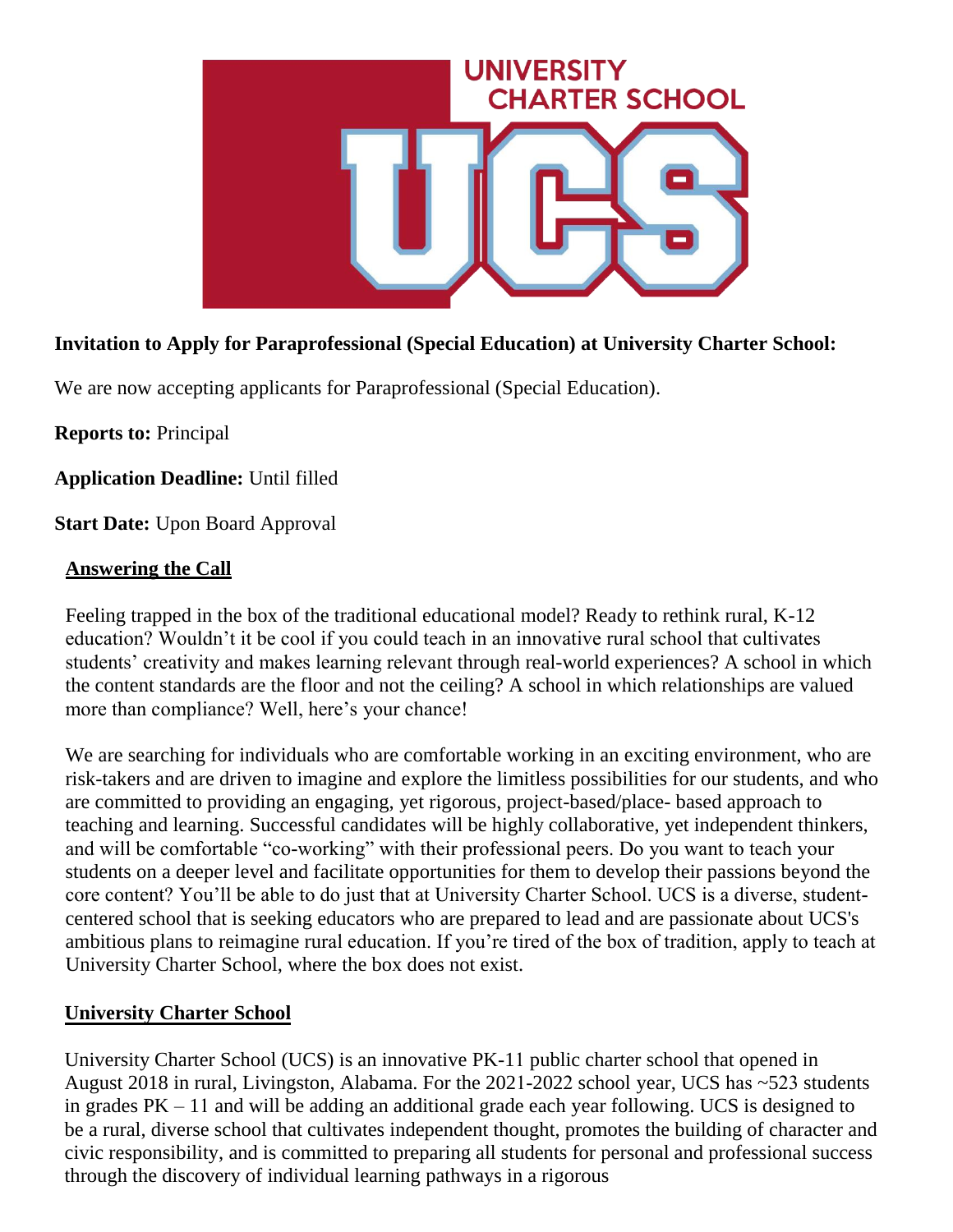and integrated Science, Technology, Reading, Engineering, Arts, and Mathematics (STREAM) focused, project-based and place-based curriculum. The vision of University Charter School is to become a rural model for producing adaptable learners that have a strong sense of place, mission, and rural identity, and who recognize the value of collaboration within a school, across a community, and between diverse rural regions. Our graduates will be prepared to continually meet the demands of an ever changing economy and will be perceived as community leaders and catalysts for meaningful change. We see UCS as a purposeful, place- based, and collaborative pathway to encourage growth and retention in and to restore relevance to our rural community.

UCS is strategically and intentionally located on the campus of the University of West Alabama and was created in partnership with the University of West Alabama. UCS faculty and students will leverage the assets of the University through hands-on partnerships and academic projects with participating colleges and divisions that span health care, education, and the arts, to name a few.

UCS's approach to education is unique in a number of ways:

- **Location:** The school's location on the University of West Alabama campus in rural Sumter County, Alabama, will provide students with the opportunity to build rich and ongoing relationships with each other and benefit from the programs and opportunities available on campus and in our community. Sumter County, our rural community, has been challenged by a lack of high quality educational opportunities, a decline in overall child well-being, high poverty rates, high unemployment rates, low per capita income, and depopulation. UCS was created out of a partnership between the University of West Alabama and a rural, impoverished community in an effort meet the educational needs of the children. By nurturing the diversity of a divided community, UCS presents a solution to the unique educational challenges that face rural communities by providing a blueprint for others to follow, as well as presents opportunities to demonstrate and implement PK-12 best practices in a rural setting.
- **Curriculum:** UCS's curriculum is project-based and place-based, which will provide students with real-world local connections to what they are learning in school. Students will also have the autonomy to direct their course of study, allowing them to pursue academic work and projects that inspire them.
- **Diverse by Design** Last but not least, UCS will ensure that a diverse group of students can take advantage of all of the opportunities this school will offer.

### **Roles and responsibilities**

- Provide teacher support for planning and implementing classroom instruction
- Provide students with academic support in the classroom setting under the guidance and planning of the teacher. Support may include the completion of an assignment or additional practice with a particular skill identified by the teacher as an area of need
- Conduct individualized or small group learning sessions planned by the teacher to assist students in meeting academic goals
- Assist in monitoring student behavior across all school settings (i.e. hallway, lunchroom, recess, etc.)
- Provide classroom coverage when deemed necessary for the purpose of planning, parentteacher conferring, or professional learning communities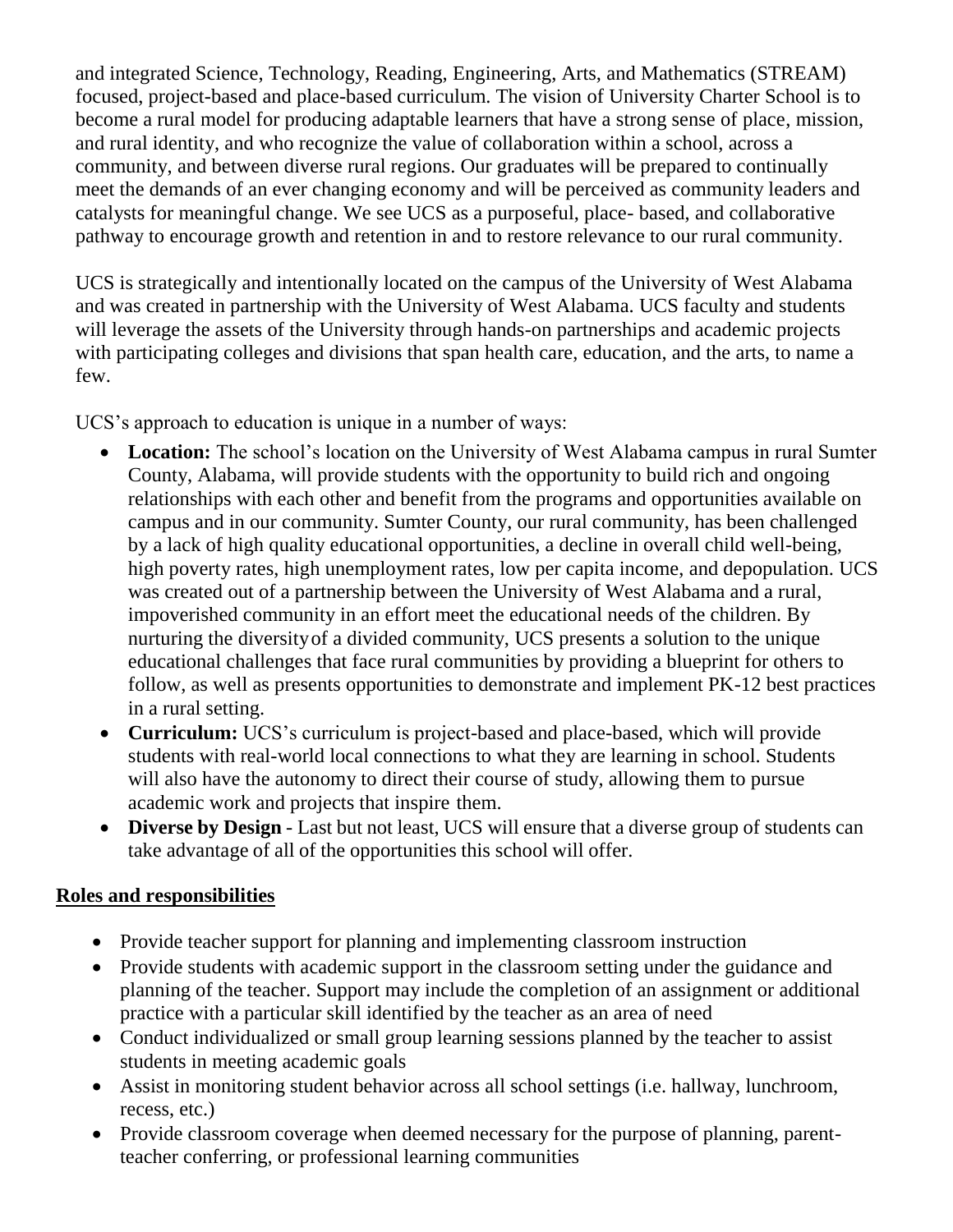- Prepare instructional materials for the teacher in response to classroom or student needs
- Complete proper training specific to the classroom or grade-level where student assistance is needed
- Assist in special/unique needs of the exceptional student as written in the students' individual educational plans/developmental programs
- Assist in the behavior management of students assigned to special education classes
- Attends to the physical and emotional needs of students through instruction in personal hygiene and self-help and through assisting in lifting and positioning of students
- Assist in personal physical care of students
- Depending on particular assignments, may be required to complete and utilize restraint training in order to protect students
- Perform other such duties as assigned or required by the principal or teacher
- These duties may vary depending on the specific paraprofessional assignment.
- Develop meaningful and supportive relationships with students through a positive youth development lens
- Develop and maintain positive relationships and communication with parents and families
- Performs other related duties as assigned and deemed necessary by the Principal to meet the needs of the UCS community
- Bring your "A game" and have fun. It's what we do at University Charter School

### **Qualifications**

The strongest candidates will have the following certifications, skills, and experiences:

- Educational Requirements:
	- o Successful completion of at least two years (48 semester hours) of study at an institution of higher education, **OR**
	- o An Associate's Degree documented on an official transcript from an accredited institution of higher education, **OR**
	- o Minimum of Level 3 scores on WorkKeys Assessment in Applied Math, Work Place Documents, and Business Writing
- Must be able to lift up to fifty  $(50)$  pounds
- Good physical and emotional health, including
- Ability to lift as well as to implement a behavioral management program with students of varying ages and sizes.
- Effective interpersonal communication skills.
- Such alternatives to the above qualifications as the Board of Directors may find appropriate and acceptable

### **Salary and benefits**

UCS offers a competitive salary dependent upon degree, licensure and experience and comprehensive benefits package including health insurance and retirement.

# **Apply**

If your experiences and passion make you a great fit for the role, please complete an application.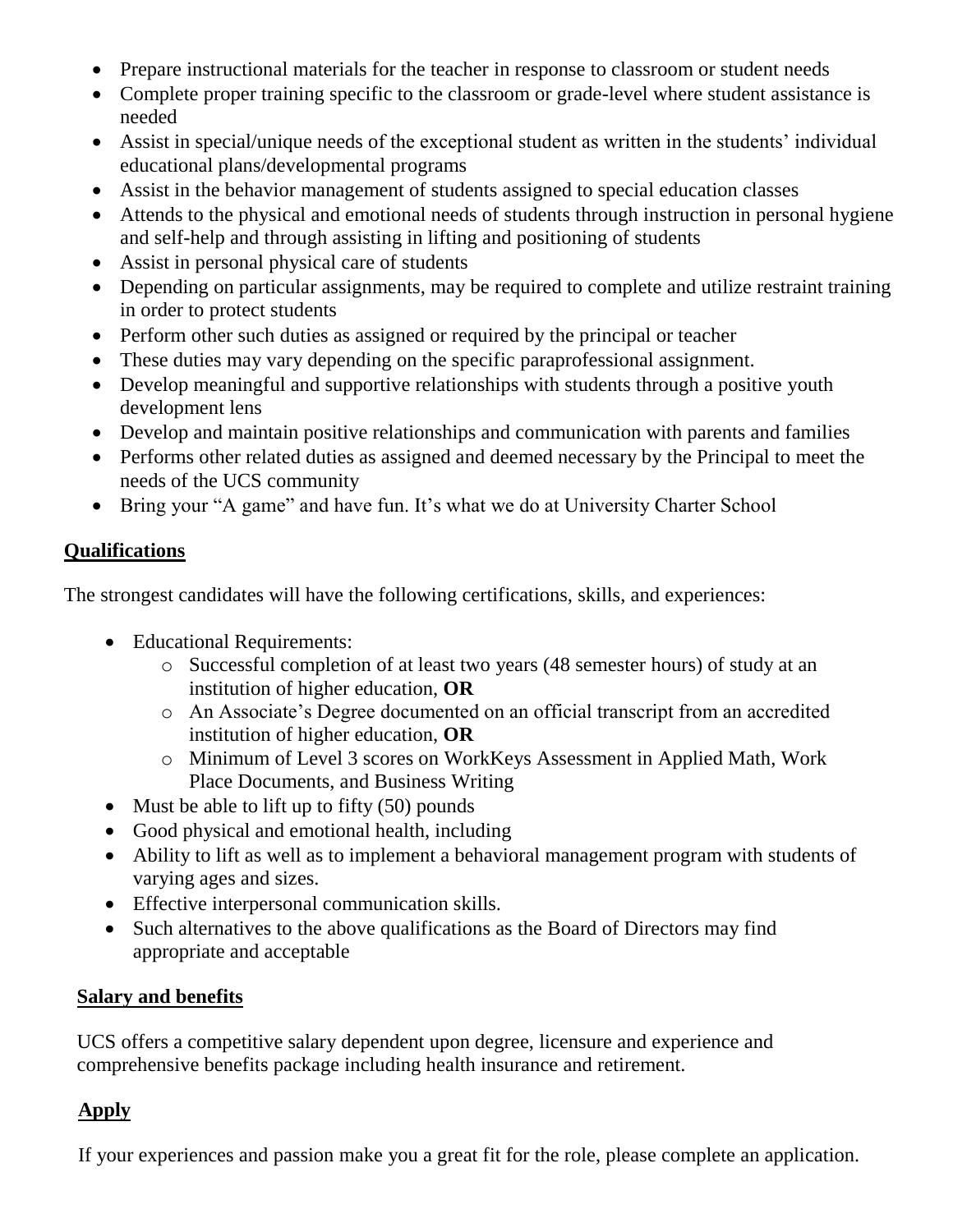UCS uses an online application system designed to be an easy and efficient way for you to apply. All available positions are listed in [TeachInAlabama](https://ats1.atenterprise.powerschool.com/ats/app_login?COMPANY_ID=00008500). Applicants interested in vacancies with UCS must complete an online application. If selected for a position, additional information is required including a background check/fingerprint review, proof of citizenship, and valid identification.

### **Online Application Instructions**

# **First Time Users**

**Step 1:** Go to Applicant Login

**Step 2:** Click on Create an Account

**Step 3:** Select a Username and Password. You will use this login information any time you want to apply.

**Step 4:** Build an application by clicking on the Create Application link. This application can be saved and used to apply to more than one job opening.

**Step 5**: If you are ready to apply, complete the application with information and materials for the specific job opening. Make sure you have attached your resume, cover letter and any other pertinent documents in the add attachment section before you apply to a specific job.

### **Apply Now**

**Step 1:** Scroll through the job postings and click on the Job Title to which you want to apply.

**Step 2:** Click on Apply

**Step 3:** Login in using your username and password.

**Step 4:** Complete your application with information and materials for the specific job opening. Make sure you have attached your resume, cover letter and any other relevant documents in the add attachment section.

### *Important Notes*

- Make sure your application is complete and all required materials are attached. Once an application is submitted to a job, it cannot be edited.
- When applying to multiple job postings, your main application will carry forward the information and the attachments of prior applications. Remember to delete the previous cover letter/information you attached and replace them with the new appropriate documents.
- It is important that your application show all the relevant education and experience you possess. Applications may be rejected if incomplete

*Online applications are stored on a secure site Only authorized employees and hiring authorities have access to the information submitted.* 

*UCS does not discriminate on the basis of age, race, color, sex, sexual orientation, religious preference, marital status, disability, national origin, or any other reason prohibited by state or federal law. Employees of the District are required to comply with the provisions of Title VII of the Civil Rights Act and Title IX of the 1972 Educational Amendments. Alabama school boards are required by state law to verify the employment eligibility of newly hired employees by using the federal E-Verify program. New employees are required to provide a Social Security number, an unexpired identity document that contains a photograph, and other acceptable documents that establish employment eligibility. In addition to determining whether a new hire is authorized to work in the United States, E-Verify will confirm that the employee's name and Social Security number match. All*